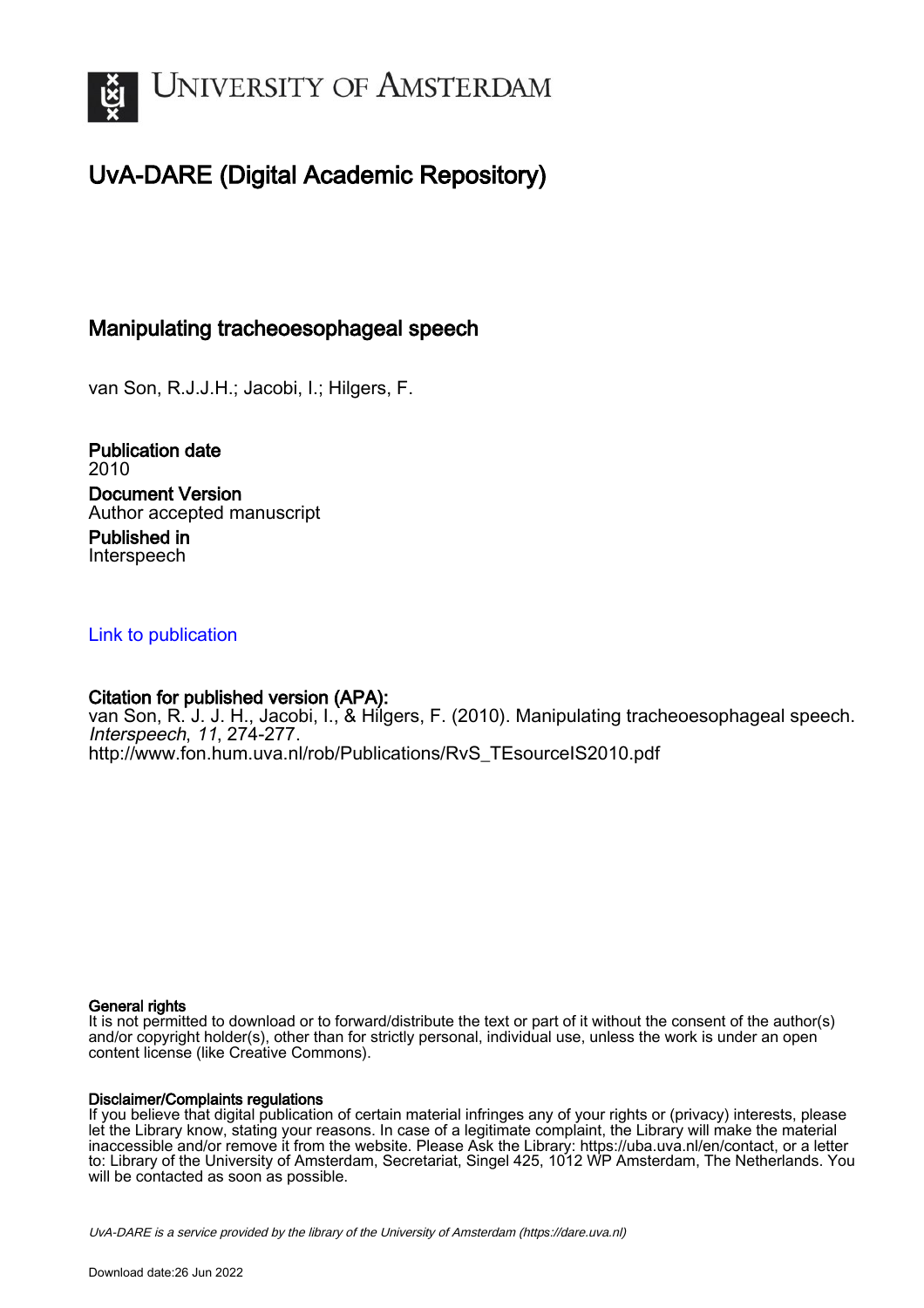## Manipulating Treacheoesophageal Speech

*R.J.J.H. van Son, Irene Jacobi, and Frans Hilgers*

Netherlands Cancer Institute/ACLC, University of Amsterdam, The Netherlands

R.J.J.H.vanSon@gmail.com

## Abstract

Speech therapy aiming at improving voice quality and speech intelligibility is often hampered by the lack of knowledge of the underlying deficits. One way to help speech therapists treating patients would be to supply synthetic benchmarks for pathological speech. These can be used to train therapists and evaluate and interpret automatic speech recognizers used for diagnosing pathological speech. Moreover, synthetic pathological speech can also be used to make expected therapy aims audible before treatment. In a listening experiment testing perceived intelligibility, three types of manipulations of tracheoesophageal speech were evaluated by experienced speech therapists. It was found that modeling the intensity contour of the voice source signal improved speech quality over plain analysis-synthesis. Replacing the voicing source with fully synthetic source periods decreased the perceived intelligibility markedly. Making the source fully periodic with a regular pitch had no effect on perceived intelligibility. Low quality speech benefitted more from manipulations, or deteriorated less, than high quality speech. Index Terms: Tracheoesophageal speech, pathological speech synthesis

## 1. Introduction

Pathologic speech arising from oncologic treatment has a significant negative impact on the quality of life (QoL) of patients. Therefore, clinical interventions and surgical treatments aim at the preservation of speech quality as much as possible. And if preservation is no longer possible, like in advanced larynx cancer, and a complete laryngectomy is unavoidable, efforts are made to improve the substitute voice.

Presently, the prospects for the development of an adequate substitute voice due to the use of prosthetic devices are good, e.g., [1, 2, 3]. Subsequent speech therapy will then aim at further improving voice quality and speech intelligibility. Studies have shown that improvements of speech quality and intelligibility can indeed dramatically improve the QoL of patients [2]. To support and evaluate therapies, efforts have been recently made to introduce objective methods and automatic evaluations of the intelligibility and quality of alaryngial speech [4, 5].

The interpretation of automated, e.g., ASR based, evaluation results requires knowledge about the relation between speech quality, medical history, and physiological characteristics of the patient. Such knowledge could also be used to develop models of a patient's speech during therapy. Eventually enabling to predictively synthesize post intervention speech and an evaluation of the improvement of individual speech qualities, e.g., intelligibility, even before intervention starts.

For the clinical practice, the re-creation of specific speech pathologies, or even the patient voice is relevant, c.f., [6]. Using an analysis-by-synthesis approach, possible causes of patient specific problems might be identified [6, 7, 8, 9, 10]. If the resulting synthetic voice is acceptable, the effects of specific therapies might then be tested on manipulated synthesis parameters.

However, the methods described in the literature are generally targeted at full blown (formant) synthesis of the speech with a replaced voice source. Although this would be the ideal procedure, there are currently too many problems with analysissynthesis to make this method practical for daily use, especially for TE speech. For one thing, current understanding of the TE source is not at the same level of detail as the (ab-) normal glottal source. Problems of TE speakers are often concentrated in the area of voicing distinctions and voice stability [11, 12, 3]. Therefore, it might be preferable to only manipulate specific aspects of the synthetic source in an analysis-synthesis procedure of individual patients to evaluate the effects of individual factors, like voicing distinctions and pitch stability.

The current study manipulates TE speech of individual patients to evaluate how voice source parameters affect perceived speech intelligibility. Three problematic aspects of the TE voice source are manipulated: Amplitude stability, pitch stability, and source spectrum (by way of pitch period shape).

#### 1.1. Creating analysis-synthesis speech

Recreating new [7, 8, 9] or enhanced [6, 10] pathological speech is an active area of research. Manipulations are generally based on a simple Source-Filter model of speech [13]. The preferred method is to create a synthetic voice source signal, either denovo or from actual speech and to filter it with a model of the vocal tract filter. The model of the vocal tract filter too can be entirely synthetic or derived from actual speech. The full cycle is to analyze speech and extract a filter and source. Then the source or filter are manipulated followed by filtering the new source with the new filter, to (re-)synthesize the speech.

The current study uses analysis-synthesis based on LPC (formant) filters and an inverse filtered LPC-source signal. The ultimate goal is to be able to understand and manipulate the LPC-source and LPC-filter for each individual patient. That is, to replace the LPC-source, or filter, with a synthetic version that can be tuned to the outcome of different therapies and treatment options to predict speech quality.

LPC analysis models speech with an independent source connected to a filter that mathematically behaves like a collections of hard tubes. This is not a perfect description of the acoustics of the oral cavity and how it couples with the subglottal air space, e.g., [6, 7, 8]. As a result, there are several practical problems with using the LPC inverse filter signal as a substitute for the voicing source. Even for voiced speech, the LPC analysis cannot determine the resonances of the oral cavity perfectly. These errors will affect the calculated LPC-source signal. Any such problems will be ignored in this study.

The quality of LPC analysis-synthesis speech is not on par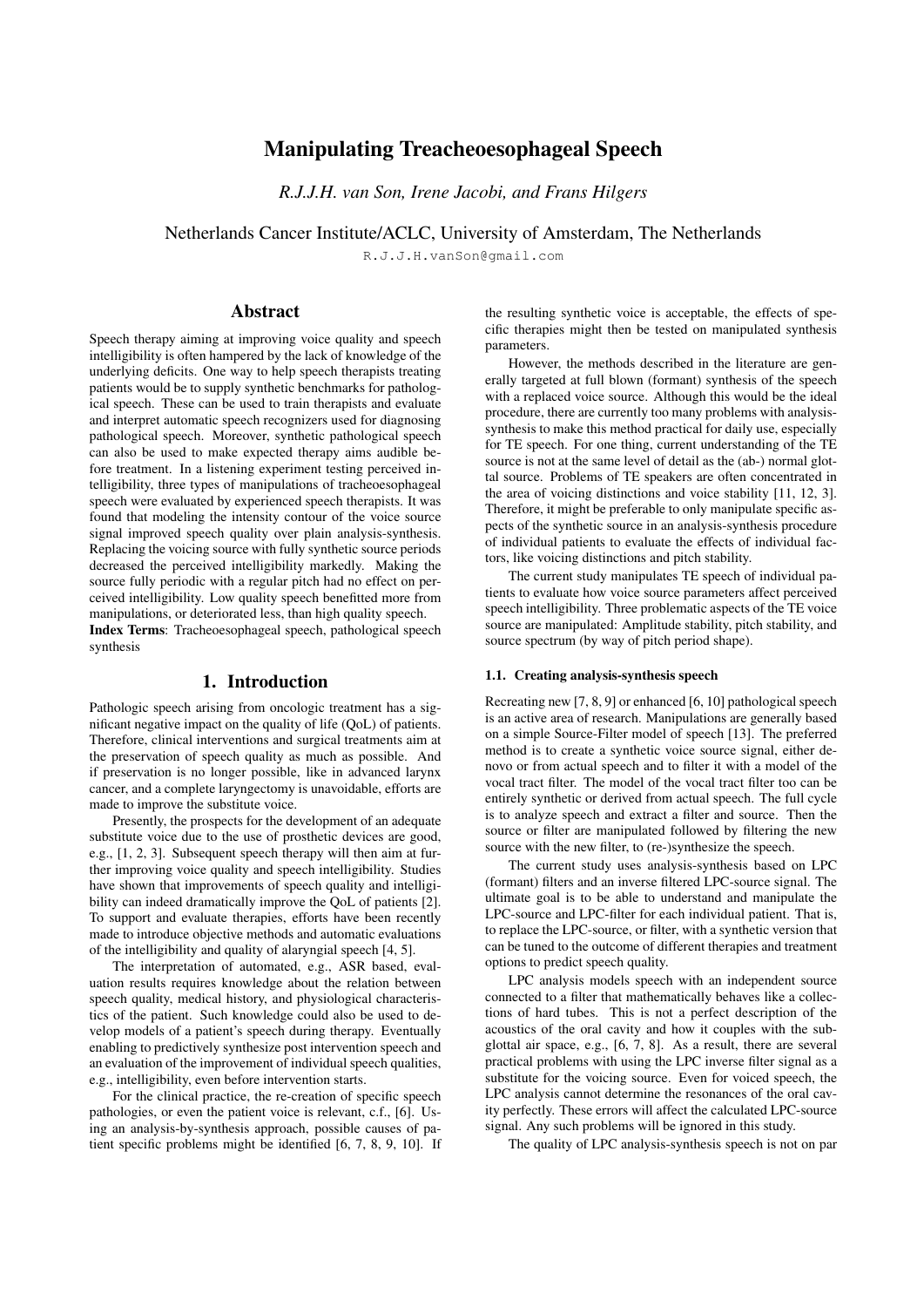with the original recordings. One particular problem is that LPC analysis is based on the assumption that the source signal is spectrally "white", i.e., flat. The real human voicing source has a "pink" spectrum, i.e., it falls off with approximately 3dB per octave. This cannot be corrected perfectly. As a result, LPC synthesis tends to sound rather "dull" (de-emphasized) or overly sharp and noisy (emphasized). The high frequency noise of the emphasized correction was considered more harmful. So the de-emphaisized synthesis was chosen for the experiments. All stimuli were created using this analysis-synthesis route to allow a fair comparison.

The source filter model, and therefore, inverse filtering, only holds for speech produced with a source at the (neo-) glottis. If a source signal is introduced elsewhere, e.g., in fricatives and plosives, this simple model will break down. It is crucial to detect the unvoiced parts as the LPC synthesis of unvoiced speech has unwanted effects on perceived qualities and intelligibility. In the current study, unvoiced parts of the original speech are transmitted unaltered as in [6, 7, 8].

An important complication when using the LPC-source to manipulate alaryngial speech is the difficulty in determining what parts of speech are produced voiced and what unvoiced [6, 10]. The voiced/unvoiced decision is not always trivial in normal speakers, it can become extremely difficult and unreliable in TE speakers. Therefore, all voiced/unvoiced distinction were made by hand.

### 2. Materials and Methods

#### 2.1. Speech recordings

16 male alaryngeal TE speakers, age 46-82 (median age 58), read aloud a short magazine story on two different occasions. These readings were recorded as part of their speech therapy sessions. All speakers have given informed consent which make these recordings available for research within the institute. In total 31 recordings of the short sentence *ook het weer heeft aan deze tocht meegewerkt* (English: *The weather has also contributed to this trip*) from the end of the story were extracted. Two speakers failed to include this sentence in one of the sessions. One speaker read it twice during a session. One of these double readings was used as a practice item. In total 30 recordings from 16 speakers were used to generate the stimuli for this experiment.

#### 2.2. Stimulus generation

All analysis, synthesis, and manipulations are done using Praat [14, 15]. Before use, all speech recordings are downsampled to 11kHz and overall intensities are normalized. In the current study, the voicing of the speech is labeled by hand by one of us (vS) based on what would have been appropriate for the intended phonemes. For the purpose of synthesizing stimuli in the reported experiment, it was decided to treat the closure of voiced plosives, i.e., the /d/, as unvoiced.

Four classes of synthetic stimuli are used (*with problem area*):

- *AS*: baseline analysis-synthesis with no alterations (controls)
- *EI*: impose a regular voicing amplitude (*amplitude stability*)
- *EP*: impose a regular pitch (*pitch stability*)

• *NS*: fully synthetic source periods (*source spectrum*)

The *AS* stimuli are used as controls. To improve prosody, stress and pitch accents were marked for stimulus types *EI* and *EP*. The accent pattern was chosen to be close to that used in the majority of the readings. Stress markers were placed on the first voiced intervals (syllables) of the words *ook* (also), *weer* (weather), *deze* (this), and *meegewerkt* (contributed), i.e., *OOK het WEER heeft aan DEze tocht MEEgewerkt*.

### *2.2.1. LPC analysis and (re-)synthesis (AS)*

All speech is analyzed with an autocorrelation LPC with 10 poles, equivalent to 5 formants, a window of 25 ms, a step size of 5 ms, and pre-emphasis from 50Hz. Praat scripts used can be found in the supporting files.

An inverse filtering of the downsampled speech recording with the LPC (filter) parameters is performed to obtain the LPCerror signal. At this point the LPC-error signal is de-emphasized (50Hz) and integrated (summed) to obtain a signal that resembles a sound source flow signal. DC and low frequency noise (1/F noise) is removed with a high pass filter (pass Hann band 40-5500Hz). Both the LPC-error signal and the LPC-source can be used as the departure point for manipulating the source signal.

For synthesis, the integrated LPC-source signal is first lowpass filtered (pass Hann band 4-4000Hz) to remove quantization errors, differentiated (sample[i+1] - sample[i]) and normalized, i.e., intensity is set to 70dB, before it is filtered with the LPCfilter. The intensity of the resulting sound signal is set to the required level. Low intensity (silent) and unvoiced intervals are copied from the original recordings and not synthesized.

The original wave form is differentiated and then integrated twice to create a Praat point-process which indicates the position of the source pitch pulses (filtering as above). This procedure is a simplified version of that developed by [16]. Each rising zero crossing can be used to indicate the start of a pitch period. These pulses are then used instead of the normal pitch period marks of Praat.

#### *2.2.2. Stimuli with regularized voicing amplitude (EI)*

Voicing amplitude is regularized in two steps. First, the LPCsource is multiplied with the inverse of its Intensity contour (40Hz minimum pitch). Then a triangular raise in the intensity of 3 dB on the 4 stressed syllables is superimposed on an overall decline in intensity from 70-68 dB.

#### *2.2.3. Stimuli with regularized pitch periods (EP)*

A regular pitch period is imposed on the re-synthesized speech with a PSOLA technique (Praat Manipulation object). The pitch pulses required by PSOLA are obtained as described above. A pitch contour is defined with a simple declination from 120 to 100 Hz for every speaker. 2 semitone triangular accent peaks are super-imposed on the first voiced intervals of the four accented words.

#### *2.2.4. Stimuli with fully synthetic source (NS)*

Complete replacement of the source is based on the pitch pulse markers from the original sound. Each pair of pitch pulse markers is replaced with a standard source (differentiated) pitch period (Open phase 0.7, Collision phase 0.03, Power1 3.0, Power2 4.0 [14]). This synthetic source is multiplied with the original Intensity contour and de-emphasized (from 50Hz) before synthesis.

#### 2.3. Subjects and listening experiment

Six subjects participated. All were native speakers of Dutch and had ample experience with TE speech. Four are speech therapists who work, or have worked, at the Dutch Cancer Institute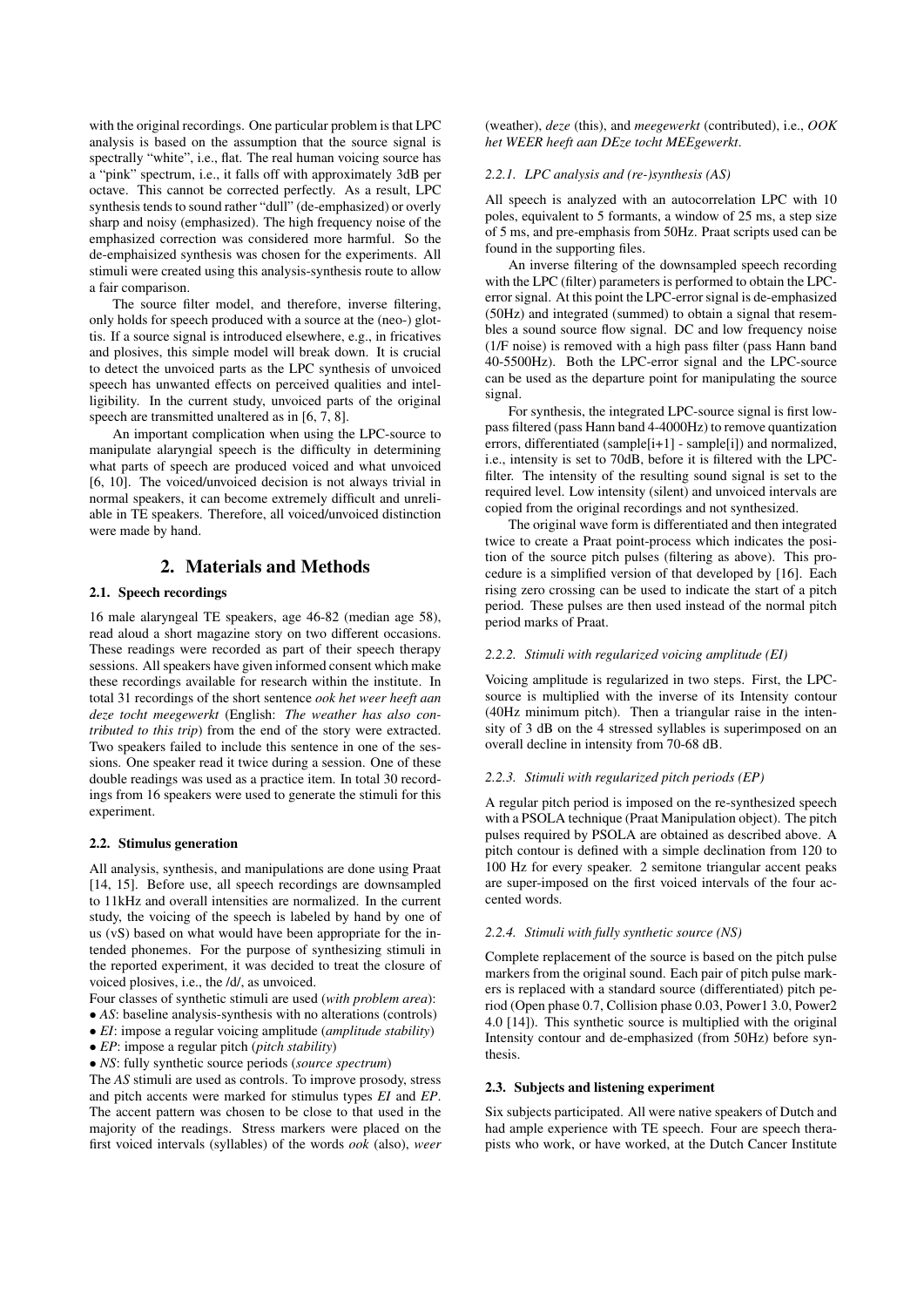

Figure 1: Distribution of intelligibility scores for the baseline analysis-synthesis (*AS*) and manipulated (*EI*, *EP*, *NS*) stimuli.  $p < 0.001$  Friedman rank sum test for each stimulus type. N: total number of responses

and one is a phonetician who has collaborated with them. One outside speech therapist participated. Five subjects had experience with speakers used in this experiment. None was aware of the aims of the experiment or the manipulations performed.

The stimuli were presented in an on-line experiment. Subjects had to read an introduction and fill in some personal information. Then the experiment started with 8 practice items. These were the four stimulus manipulations of two versions of the standard sentence. One version was an extra recording of one of the TE speakers. This TE speech version had a very low intelligibility. The other version was spoken by one of the authors (vS) and was an example of intelligible, non-TE, speech. These items were presented in a fixed order of alternating TE speech and non-TE speech stimuli.

The practice items were followed by a pause screen and then the  $120 (4x30)$  stimuli in a pseudo random order, different for each subject. The experiment was self paced and performed at home or at work using headphones. Subjects were not rewarded for their participation.

The task of the subjects was to judge the intelligibility of the (known) utterance on a 7 point scale. As all the subjects were experienced speech therapists or phoneticians, this task was feasible. Subjects heard the stimulus automatically after the web page loaded. After that, they could listen to the stimulus as often as they wanted by clicking a button on the page. Subjects could proceed to the next stimulus after having selected one of the response categories (1-7) by clicking on the "next" button. Attempts to change earlier responses were prevented. Subjects



Figure 2: Mean difference in perceived intelligibility scores with respect to plain *AS* baseline stimuli (figure 1). Higher is better quality. *EI*: Equalized Intensity, *EP*: Equalized Pitch, *NS*.: New Source signal. \*:  $p < 0.001$ , ns:  $p \ge 0.001$ . N: number of responses per stimulus type.

performed the on-line experiment in a single half hour session.

## 3. Results

All statistics are done with R [17]. The overall distribution of intelligibility scores is presented in figure 1. The responses to the baseline *AS* stimuli are spread over all 7 levels indicating a highly variable baseline speech quality. Subjects were able to consistently rate stimuli (p < 0.001 for each of *AS*, *EI*, *EP*, and *NS*;  $\nu$ =29,  $\chi^2$  > 99, Friedman rank sum test).

Responses to *AS* stimuli were taken as the baseline quality. This baseline value was subtracted from responses of the same subject to other renderings of this speech recording. That is, if the response of a subject to the *AS* rendering of a recording was 4, and her response to the *EP* rendering of the same recording was 2, then the difference for  $EP$  would be  $-2$  (= 4 - 2).

The average differences for *EI*, *EP*, and *NS* are presented in figure 2. The *EI* stimuli were, on average, perceived to be more intelligible, and the *NS* stimuli less intelligible than the corresponding baseline *AS* stimuli. Both differences were statistically significant ( $p < 0.001$ , Wilcoxon Matched Pairs Signed Ranks test). There was no difference for the *EP* stimuli.

It has been noted before that high quality pathological speech benefits less, or deteriorates more, than poor quality speech from manipulations intended to improve the speech [6]. This was tested by calculating the correlation between the relative intelligibility scores and the absolute baseline scores.

Different subjects will have different response biases which will affect the overall correlation. Therefore, for each subject, all scores were recalculated to Z-scores with a standard normal distribution. The correlations between absolute score for the *AS* baseline stimuli and the relative scores for the other, manipulated, stimuli were calculated on these standardized scores. These correlations are presented in figure 3.

There are obvious scale boundary effects on the correlations. The regression line under  $H_0$ , i.e., differences are uncorrelated to the *AS* baseline, was determined with a Monte-Carlo simulation. *AS* scores were combined with random uniform differences between [-2, 2] (∼95% of observed differences), then "rounded" to the scale boundaries. Regression lines were calculated for 50,000 runs. The mean values of the simulation are plotted as  $H0$  in figure 3. The two-sided p values of the observed correlations are determined as percentiles of the Monte-Carlo simulation and were all significant ( $p < 0.001$ , figure 3).

It is obvious that the impact of the manipulations became more negative with higher baseline *AS* quality, supporting [6]. It



Figure 3: Correlation between difference scores (figure 2) and control *AS* scores (figure 1). Correlations are calculated on the standardized judgements (Z-scores). H0: Monte-Carlo simulation of uncorrelated responses. See figure 2 and text.